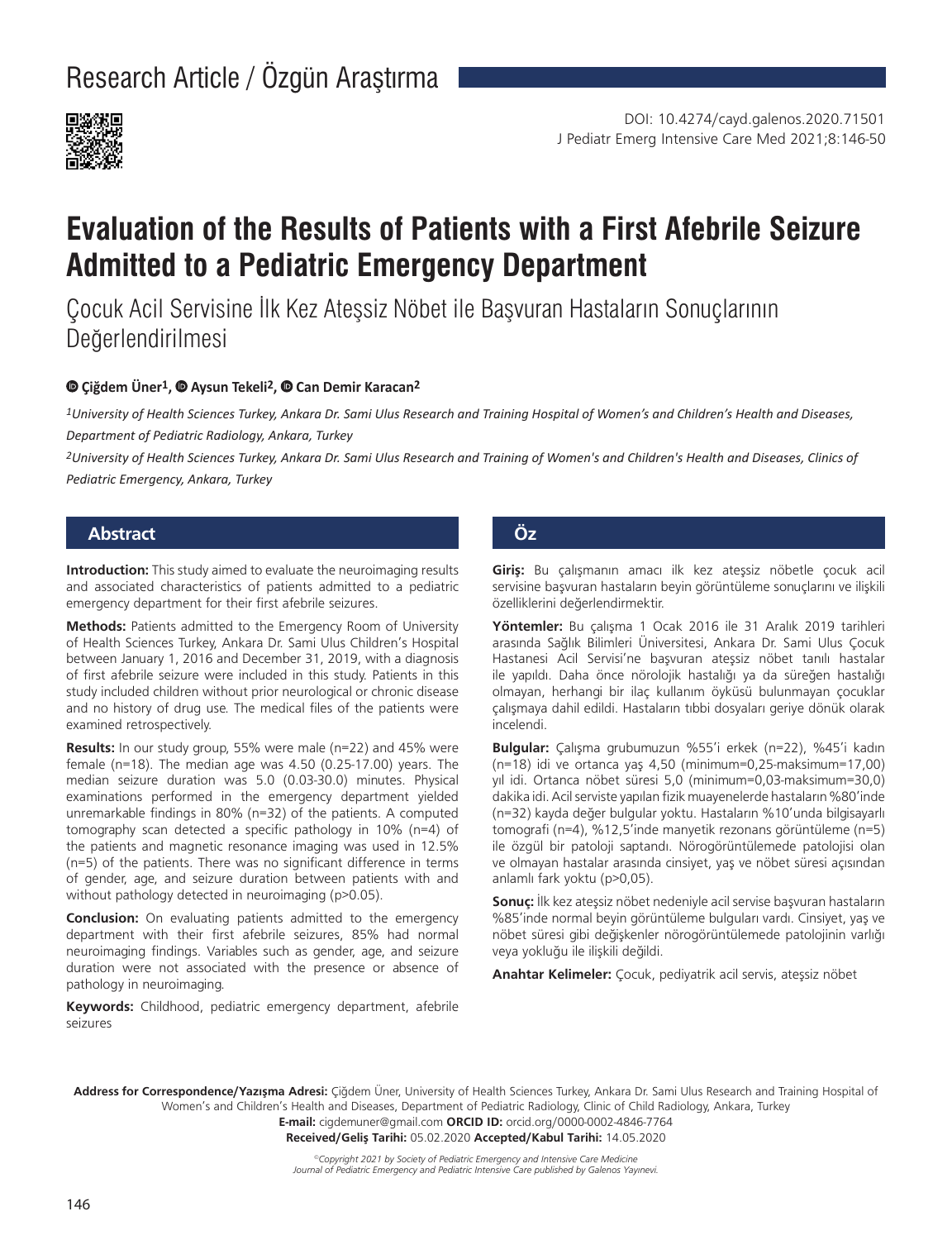## **Introduction**

The term "seizure" can be briefly defined as the clinical manifestation of abnormal electrical stimulation in the brain. Seizures frequently encountered in childhood constitute an important proportion of pediatric emergencies. During childhood, admission to the emergency department with a seizure is a common occurrence, especially in children younger than 24 months.<sup>1,2</sup> Seizures and related symptoms constitute approximately 1% of all visits to the emergency department.<sup>3</sup> Seizures can be grouped according to the localization of the physical manifestation (focal or generalized) and presence or absence of fever.<sup>4,5</sup> Most of the seizures seen in the childhood are febrile.<sup>6,7</sup> Afebrile seizures are seen less frequently, but they are more likely associated with structural pathologies.<sup>6,7</sup> Computed tomography (CT) is the primary imaging modality used for the immediate evaluation of pediatric patients presenting to the emergency department with an afebrile seizure and is the preferred imaging method to rule out situations that require immediate intervention. However, magnetic resonance imaging (MRI) must be performed when indicated.8,9 To detect possible pathologies, it is important when evaluating patients presenting to the emergency department with afebrile seizures to use imaging methods such as CT and MRI to minimize the probability and severity of sequelae. Several studies have reported that patients with facilitating factors, including younger age and longer seizure duration, have more frequent pathological findings in the neuroimaging results.<sup>9-13</sup>

Clinicians should predict the possibility of neurological pathologies whenever neuroimaging methods, such as CT or MRI, are indicated, and this is not only to be able to make an accurate diagnosis, but also determine the extent of neurological damage and treatment approach as quickly as possible. This study aimed to evaluate the frequency of neuroimaging findings and determine the relationships between these findings and various characteristics of patients who presented to a pediatric emergency department with their first afebrile seizures.

#### **Materials and Methods**

This study included patients admitted to the Department of Pediatric Radiology, University of Health Sciences Turkey, Ankara Dr. Sami Ulus Training and Research Hospital, with a diagnosis of first afebrile seizure, between January 1, 2016, and December 31, 2019. All patients (except for those with incomplete medical records) diagnosed with their first afebrile seizures at the specified dates were included in the study. Patients in this study included children without prior neurological or chronic disease and no history of drug use. The medical files of the patients were examined retrospectively. All patients had undergone CT within the first 24-48 hours after admission, and MRI investigations were performed when clinically indicated. The results were evaluated and recorded by a pediatric radiologist and pediatrician. Ethics committee approval was obtained from the Ethics Committee of University of Health Sciences Turkey, Ankara Dr. Sami Ulus Obstetrics and Gynecology Child Health and Diseases Training and Research Hospital (date: 16/12/2019, no: 2019/12). Written informed consent was obtained from all subjects (patients or parents).

#### **Statistical Analysis**

All analyses were performed using SPSS v21 (SPSS Inc., Chicago, IL, USA). Fisher's Exact test was used to compare categorical data in pairs. The Shapiro-Wilk test was used to determine whether quantitative variables were normally distributed. Due to the lack of adherence to parametric assumptions, the Mann-Whitney U test was used to compare the age and seizure duration of groups with and without pathology. A p-value less than 0.05 was considered statistically in all tests.

#### **Results**

55% of the subjects were male (n=22) and 45% were female (n=18). The median age was 4.50 (0.25-17.00) years. Information regarding seizure frequency before admission to the emergency department is as follows: 75% (n=30) experienced seizures one time; 7.5% (n=3), two times; 5.0% (n=2), three times; 12.5% (n=4), four times. The median seizure duration was 5.0 (0.03-30.0) minutes. Medical history showed that 32.5% of the patients (n=13) presented to our outpatient clinic with other reasons at least once in the same year before presenting to the emergency department with an afebrile seizure (Table 1). Physical examination performed in the emergency department was unremarkable in 80% (n=32) of the patients, whereas 10% (n=4) of the patients were deemed in a moderate/poor status, and one child (2.5%) had no response to painful stimulation in addition to being intubated, agitated, and asleep.

The CT scan detected a specific pathology in 10% of the patients (n=4), and MRI was used in 12.5% of the patients (n=5). In four patients (10%), abnormal CT findings were acute hydrocephalus, choroid plexus cyst, secondary infarction in the mild infarct in right posterior border zone, and arachnoid cyst. The CT images also showed an effusion with air-fluid level in the right maxillary sinus in one patient and loss of aeration in the right mastoid in another patient. Pathologies detected on MRI are diffusion restriction in the corpus callosum splenium, infarct, pineal cyst, choroid plexus cyst, and cystic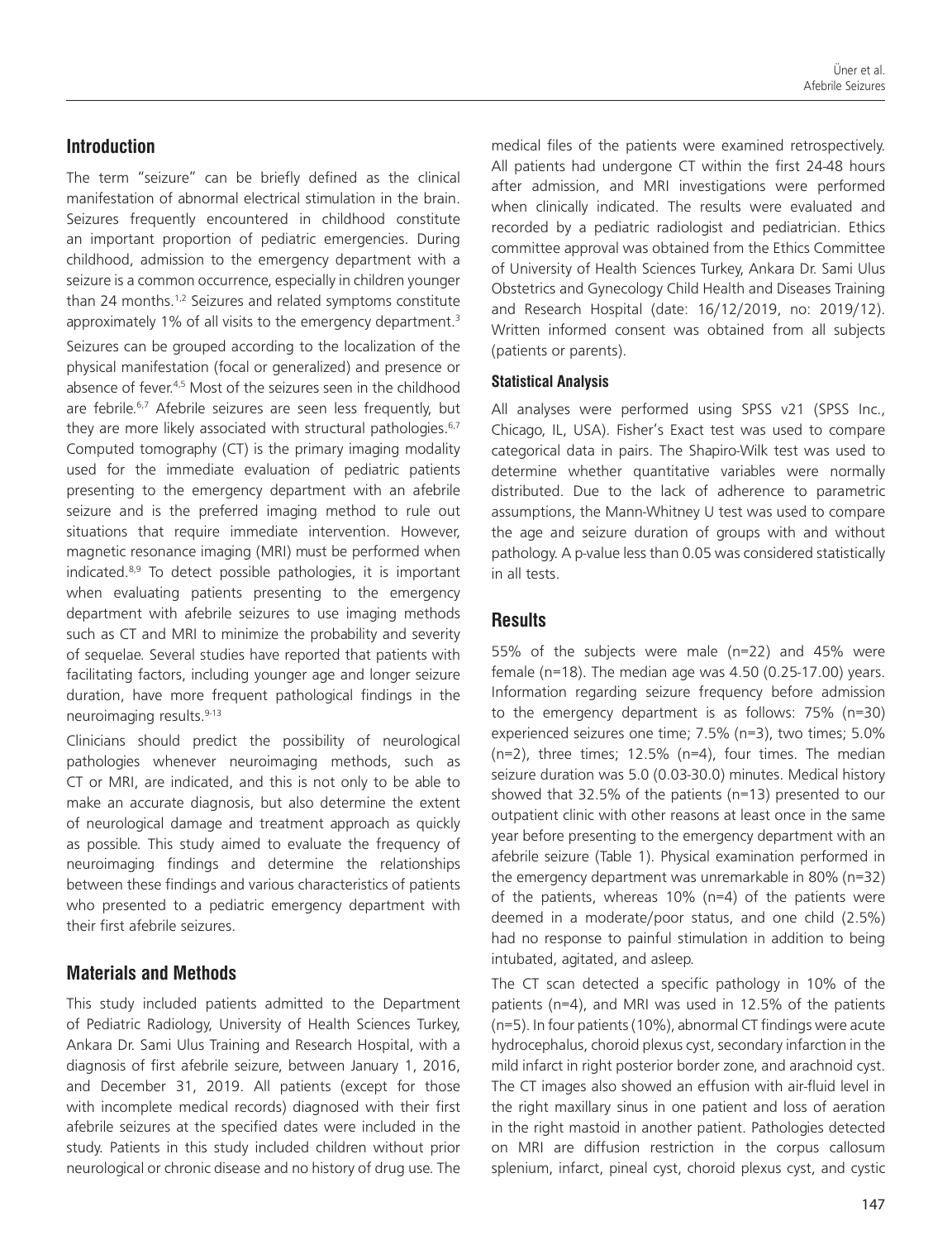encephalomalacic cavity in the temporoparietal region. A form of pathology was detected by an imaging method in 15% (n=6) of the patients. The median number of followup visits to our hospital after the afebrile seizure was three (0-15). 87.5% (n=35) of the patients were recommended to present to the neurology department, 12.5% (n=5) of the patients were asked to have a neurology consultation, and 20% (n=8) of the patients presented to the neurology department (Table 2).

| Table 1. Summary of patients and afebrile seizure characteristics                                                           |                   |
|-----------------------------------------------------------------------------------------------------------------------------|-------------------|
| Age (years)                                                                                                                 | 4.50 (0.25-17.00) |
| Gender                                                                                                                      |                   |
| Male                                                                                                                        | 22(55.0)          |
| Female                                                                                                                      | 18(45.0)          |
| Admission to the outpatient clinic                                                                                          |                   |
| Not admitted to hospital                                                                                                    | 27(67.5)          |
| $1 - 2$                                                                                                                     | 6(15.0)           |
| $\geq$ 3                                                                                                                    | 7(17.5)           |
| <b>Number of seizures</b>                                                                                                   |                   |
| 1                                                                                                                           | 30(75.0)          |
| $\geq$ 2                                                                                                                    | 10(25.0)          |
| Seizure duration (minutes)                                                                                                  | $5.0(0.03-30.0)$  |
| Data are given as median (minimum-maximum) for continuous variables and<br>frequency (percentage) for categorical variables |                   |

**Table 2. Summary of the procedures performed after the admission to the emergency room CT findings** Normal 36 (90.0) Abnormal 4 (10.0) **CT additional findings** No 38 (95.0) Yes 2 (5.0) **MRI findings** No MRI 17 (42.5) Normal 18 (45.0) Abnormal 5 (12.5) **Referral to the neurology** Recommended to apply 35 (87.5) Consultation requested 5 (12.5) **Neurology follow-up status** Followed 8 (20.0) Not followed 32 (80.0) **Number of follow-up visits after a afebrile seizure** No follow-up  $8(20.0)$ 1-2 10 (25.0)  $≥3$  22 (55.0) Data are given as frequency (percentage) for categorical variables, CT: Computed tomography, MRI: Magnetic resonance imaging

Neuroimaging was found to be abnormal in 22.7% of males  $(n=5)$  and 5.6% of females  $(n=1)$  (p=0.197). The median age in patients with normal neuroimaging was 5.50 (0.25- 17.00) years and 3.0 (5.0-14.0) years in patients with a pathology (p=0.361). The median seizure duration in patients with normal neuroimaging was 4.00 (0.33-30.00) minutes and 22.50 (0.25-30.0) minutes for those with pathology (p=0.132). There was no significant difference in terms of gender, age, and seizure duration between patients with and without pathology in neuroimaging. The median seizure duration is five (0.33-30.0) minutes in patients under the age of five years and four (0.25-0.30) minutes in patients aged five years and older (p=0.935). In patients under five years of age, pathology was detected in 15.0% of the patients (n=3) on using CT and 36.4% of the patients (n=4) on using MRI (p=0.605). In patients aged five years and older, pathology was detected in 5.0% of the patients (n=1) on using CT and 9.1% of the patients ( $n=1$ ) on using MRI ( $p=0.311$ ).

On examining the treatments given to the patients, it was found that 42.5% of the patients (n=17) were given levetiracetam; 15% (n=6), phenobarbital; 12.5% (n=5), valproic acid; 2.5% (n=1), nasal midazolam and levetiracetam; 2.5% (n=1), nasal midazolam and phenytoin; 2.5% (n=1), levetiracetam and phenytoin; 22.5% of the patients (n=9) received no medications.

# **Discussion**

Afebrile seizures may be the first sign of important pathologies that are frequently seen in pediatric emergency and adversely affect the child. Therefore, it is crucial to closely examine these patients and provide appropriate treatment(s). In this study, 80% of patients who presented to the emergency department with their first afebrile seizure had an unremarkable physical examination, 90% had normal CT results, and 78% had normal MRI results. Regardless of the imaging method, pathology was detected in 15% of patients undergoing neuroimaging. Gender, age, and seizure duration were similar between patients with normal neuroimaging results and those with any pathology observed in the imaging studies.

CT can be used in patients having seizures without fever. In our study, CT was the first choice imaging method because, compared with MRI, the advantages of CT are rapid acquisition of images and easy performance and needing no sedation. In a similar study, Güneş and Cebeci<sup>14</sup> assessed the imaging results of 64 children admitted to the emergency department with afebrile seizures. They reported that 84% of children with afebrile seizures had normal CT results and 67% had normal MRI results.<sup>14</sup> Al-Shami et al.<sup>9</sup> also reported that 67% of children had normal MRI and CT findings. Additionally, they found that patients aged less than two years and those with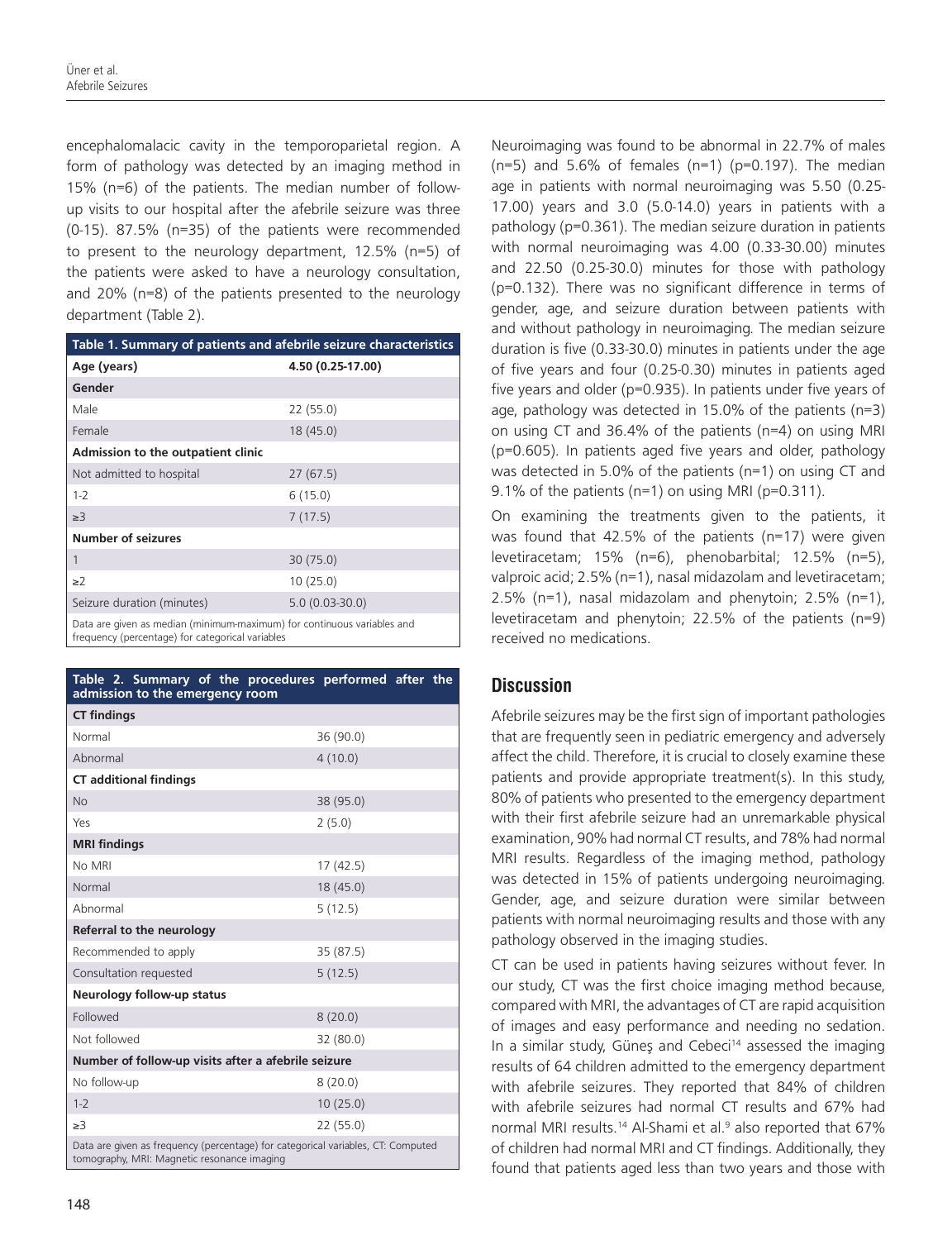seizure duration of more than five minutes were more likely to have some form of pathology in their imaging.<sup>9</sup> Although the frequency of pathological findings in imaging studies was similar, we did not find any relationship between patient characteristics. This may be associated with the relatively small number of patients included in the study. Sharma et al.<sup>10</sup> reported that 83% of the children had completely normal and 92% had clinically insignificant neuroimaging results in their study with a large number of participants and compiled the emergent neuroimaging results of children with afebrile seizures. Besides these studies, several studies have reported that pathological findings were detected in patients who underwent neuroimaging results after afebrile seizures, with frequencies ranging from 8% to 67%.<sup>15-19</sup> In the current study, 36 of 40 patients had normal CT results, while MRI results were normal in 18 of the 23 patients who underwent MRI imaging. Regardless of the imaging method used, at least one type of pathology was detected in 15% of the patients. On evaluating other studies, it was found that the results of our study are compatible with previous findings in the literature. The differences in the frequency of pathologies may be associated with various factors, such as patient inclusion/ exclusion criteria, medical history of patients (prior seizures, comorbidities), and hospitals/departments where these studies were conducted.

Various variables have been examined in hopes that they may provide a chance to predict patients with higher severity in afebrile seizures. Among these, neuroimaging results may be the most reliable due to their consistency. Therefore, we investigated the relationship between detecting pathology on neuroimaging results and variables such as gender, age, and seizure duration. However, there was no significant association between any of these variables and the presence/ absence of pathological findings in imaging studies. Besli et al.<sup>15</sup> reported that pathologies were found more frequently in children who were younger than two years and had factors increasing the risk of seizures. Similar to our study, they also found that the duration of seizure did not affect the frequency of pathology presence.<sup>15</sup> In many studies, the neuroimaging results of patients who had their first afebrile seizure at a younger age were more frequently abnormal.<sup>9-13</sup> In most of these studies, the cut-off point of age was between one and five years. Seizures are most commonly seen in infants younger than one year, and the majority of these seizures are febrile.<sup>4</sup> Besides age, longer duration of seizure may also be associated with more frequent pathological findings, and the presence of pathological findings in neuroimaging and longer seizure duration are also among the factors suggested to be associated with poor prognosis.<sup>9</sup> In contrast to these studies, there are also studies similar to ours in which no significant differences were found between the presence/absence of pathology in neuroimaging and the duration of seizures.<sup>14,15</sup> In our study, no significant relationship was found between age or seizure duration and the determination of pathology on CT or MRI. The limited number of individuals evaluated in our study and the relatively small number of pathologies detected in neuroimaging may be the reason for the lack of a relationship.

#### **Study Limitations**

This study has some limitations. Our study is a single-center study, and its generalizability is limited. Most of the studies in the literature included patients who had afebrile seizures for the first time. Patients who received medications that could trigger seizures were excluded from the studies. In our study, patients who previously had afebrile seizures were excluded, but the use of drugs to trigger seizures was not questioned. Another important limitation was that patients were not questioned in terms of seizure facilitating factors, such as family history, comorbidities, and abnormal laboratory results. Finally, in this study, we evaluated patient admissions to our hospital only and did not assess the results of admissions elsewhere. Participants may have presented to other health institutions before or after they were included in our study. These limitations must be kept in mind when evaluating our results.

# **Conclusion**

On evaluating patients who presented to the emergency department with their first afebrile seizures, we found that 85% had normal results in neuroimaging. Variables such as gender, age, and seizure duration were not associated with pathology detection in neuroimaging, indicating a lack of specific relationships between imaging results and patient characteristics. In further studies, the inclusion of a higher number of patients and more detailed examination of a broader set of variables could help in the identification of the severity of patients with afebrile seizures. Such relationships may aid clinicians in determining patients who require immediate intervention.

#### **Ethics**

**Ethics Committee Approval:** Ethics committee approval was obtained from the Ethics Committee of University of Health Sciences Turkey, Ankara Dr. Sami Ulus Obstetrics and Gynecology Child Health and Diseases Training and Research Hospital (date: 16/12/2019, no: 2019/12).

**Informed Consent:** Written informed consent was obtained from all subjects (patients or parents).

Peer-review: Externally peer-reviewed.